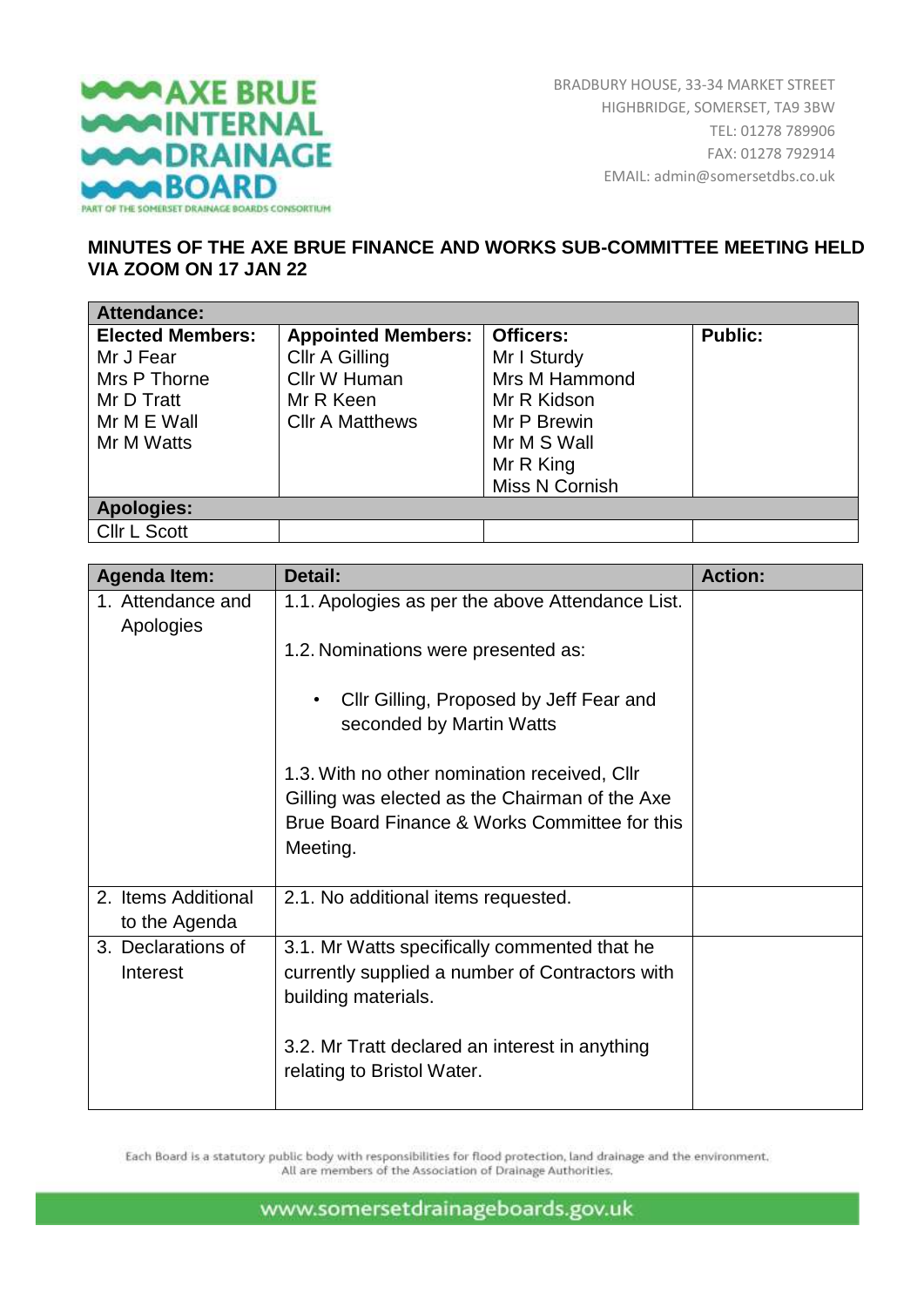|                                  | 3.3. Mr J Fear declared an interest in the culvert<br>for West of Elm Tree Farm.                                                                                                                                                                                                                                                                                                                                                                                                                                                                                                                                                                                                                                                                                                                                                                                                 |                                                                                  |
|----------------------------------|----------------------------------------------------------------------------------------------------------------------------------------------------------------------------------------------------------------------------------------------------------------------------------------------------------------------------------------------------------------------------------------------------------------------------------------------------------------------------------------------------------------------------------------------------------------------------------------------------------------------------------------------------------------------------------------------------------------------------------------------------------------------------------------------------------------------------------------------------------------------------------|----------------------------------------------------------------------------------|
|                                  | 3.4. Cllr A Gilling declared a personal interest in<br>all matters pertaining to Ashford Solicitors.                                                                                                                                                                                                                                                                                                                                                                                                                                                                                                                                                                                                                                                                                                                                                                             |                                                                                  |
| 4. Approval of<br><b>Minutes</b> | 4.1. The Minutes of the Finance & Works Sub-<br>Committee Meeting of 14 Jun 21 were accepted<br>unanimously as a true and accurate reflection of<br>the Meeting with a small correction on page 5<br>item 7.1 of competed to completed.                                                                                                                                                                                                                                                                                                                                                                                                                                                                                                                                                                                                                                          |                                                                                  |
| 5. Matters Arising               | 5.1 Action from previous minutes has not been<br>taken forwards: 20210614-01: The Clerk to<br>undertake a Land Registry search for<br>Landowners either side of Bleadon Sluice to<br>ascertain if there were any easements in-<br>place.                                                                                                                                                                                                                                                                                                                                                                                                                                                                                                                                                                                                                                         | <b>Action 20210614-</b><br>01: Clerk<br>Ongoing                                  |
|                                  | 5.2. Mr J Fear queried whether this action<br>20210614-01 is still relevant after the meeting<br>with Bristol Water and the Environment Agency<br>because they made their point very clearly. IDS<br>said he will make a note of Mr J Fears point but<br>would leave the action on there for now. Mr D<br>Tratt said he appreciates what Bristol Water are<br>saying but what is the likely impact on the Board<br>long term managing water levels. IDS<br>responded he is just as concerned as DT but at<br>the meeting Bristol Water were portraying a very<br>firm line although they hadn't really completed<br>much technical work on what they were<br>considering so he wouldn't want to accept what<br>was said at the meeting. The action is around<br>easements and the Boards need to engage with<br>the EA and Bristol Water to push them in the<br>right direction. | <b>Action</b><br>AB/20210118/01:<br>On-going                                     |
|                                  | 5.3. Cllr A Gilling proposed to 'maintain pressure<br>on Bristol Water, seconded by Mr J Fear                                                                                                                                                                                                                                                                                                                                                                                                                                                                                                                                                                                                                                                                                                                                                                                    | <b>Action</b><br>AB/20220117-01<br><b>IDS to Contact</b><br><b>Bristol Water</b> |
|                                  | 5.4. Cllr A Gilling, as a Local District Councillor<br>who attends various Parish Council meetings<br>would like clarity on how confidential the fact                                                                                                                                                                                                                                                                                                                                                                                                                                                                                                                                                                                                                                                                                                                            |                                                                                  |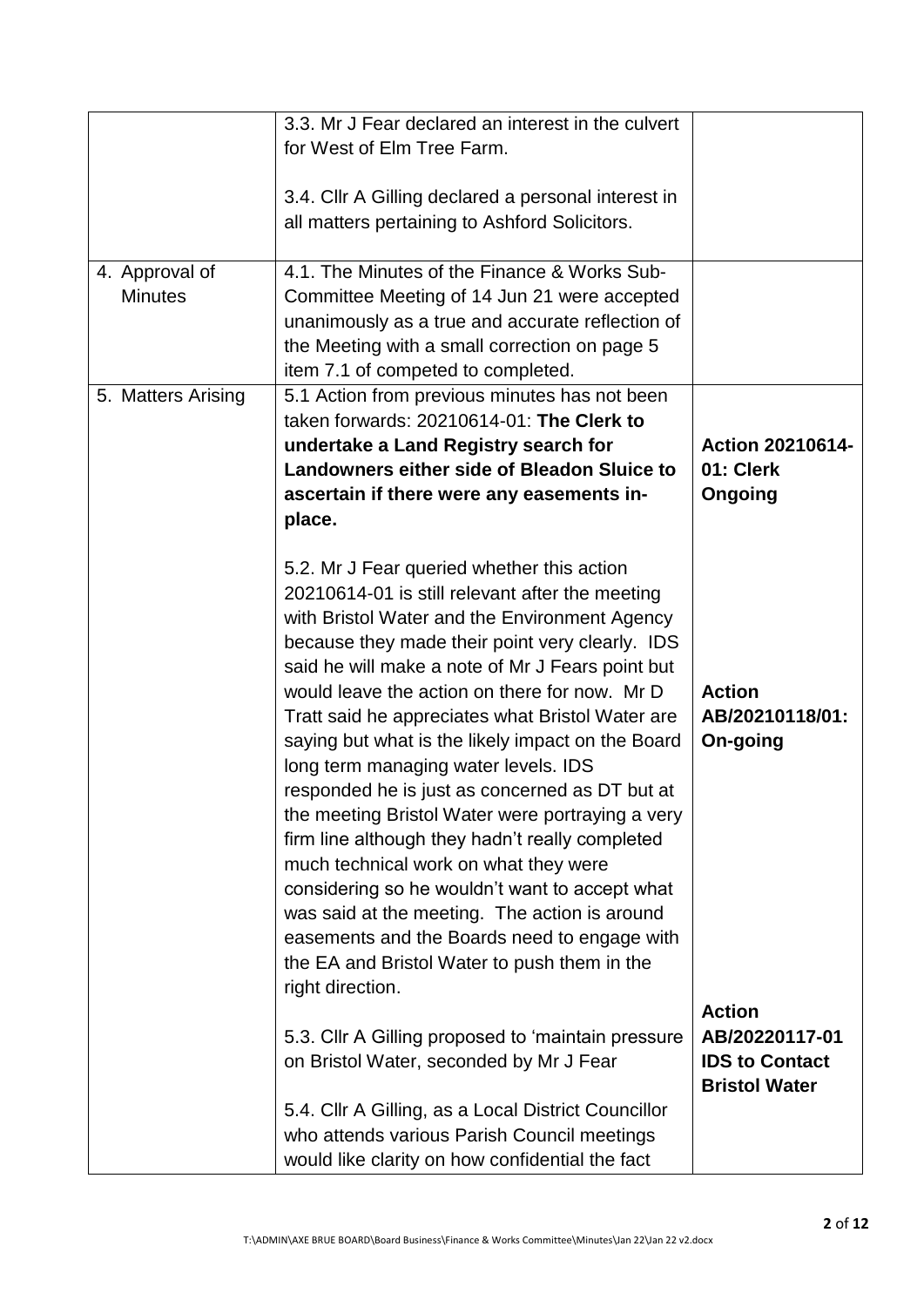|            | that Bristol Water are proposing to                                                                                                                                                                                                                                                                                                                                                                                                                                                    |  |
|------------|----------------------------------------------------------------------------------------------------------------------------------------------------------------------------------------------------------------------------------------------------------------------------------------------------------------------------------------------------------------------------------------------------------------------------------------------------------------------------------------|--|
|            | decommission the sluice. IDS will seek                                                                                                                                                                                                                                                                                                                                                                                                                                                 |  |
|            | clarification.                                                                                                                                                                                                                                                                                                                                                                                                                                                                         |  |
|            |                                                                                                                                                                                                                                                                                                                                                                                                                                                                                        |  |
|            | 5.5. Action AB/20210118/01: (Deputy Clerk to<br><b>investigate County Court Small Claims with</b><br><b>ADA Policy &amp; Finance Committee and report</b><br><b>back to the Boards.)</b> ; The Clerk reported that<br>the ADA Policy & Finance Group would be held<br>15 Jun 22, therefore this Action was on-going.                                                                                                                                                                   |  |
| 6. Finance | <b>Quarterly Reconciliation of Bank Statements</b>                                                                                                                                                                                                                                                                                                                                                                                                                                     |  |
|            | 6.1. Dir Fin, as the Responsible Finance Officer<br>(RFO), reported that a full bank reconciliation by<br>Officers had been completed up to the 31<br>December 2021 and they have been<br>countersigned by Cllr W Human.                                                                                                                                                                                                                                                               |  |
|            | 6.2. Dir Fin reported there were no issues with<br>the bank statements and in both the current<br>account and deposit accout there was a total of<br>£1,338,336.16.                                                                                                                                                                                                                                                                                                                    |  |
|            | Axe Brue Quarter 4 Financial Status and End-<br>of-Year Forecast                                                                                                                                                                                                                                                                                                                                                                                                                       |  |
|            | 6.3. Dir Fin informed the Board there were an<br>estimated out turn surplus of £977 and a budget<br>deficit of £11,598 so for now they are not too far<br>away from the budget position.                                                                                                                                                                                                                                                                                               |  |
|            | 6.4. Mr M Watts queried the SDBC budget for<br>administration charges of £574,215 as many<br>staff have now left. Dir Fin confirmed at the<br>moment the Consortium budget shows an<br>underspend of £54,000 which will be shared out<br>at the year end according to the consortium<br>agreement. Mr M Watts said the underspend<br>did not cover Mr R Burges salary but Dir Fin<br>said some staff are being paid honorarium to act<br>up. He further queried staff recharge and Dir |  |
|            | Fin explained at the moment Axe Brue have no                                                                                                                                                                                                                                                                                                                                                                                                                                           |  |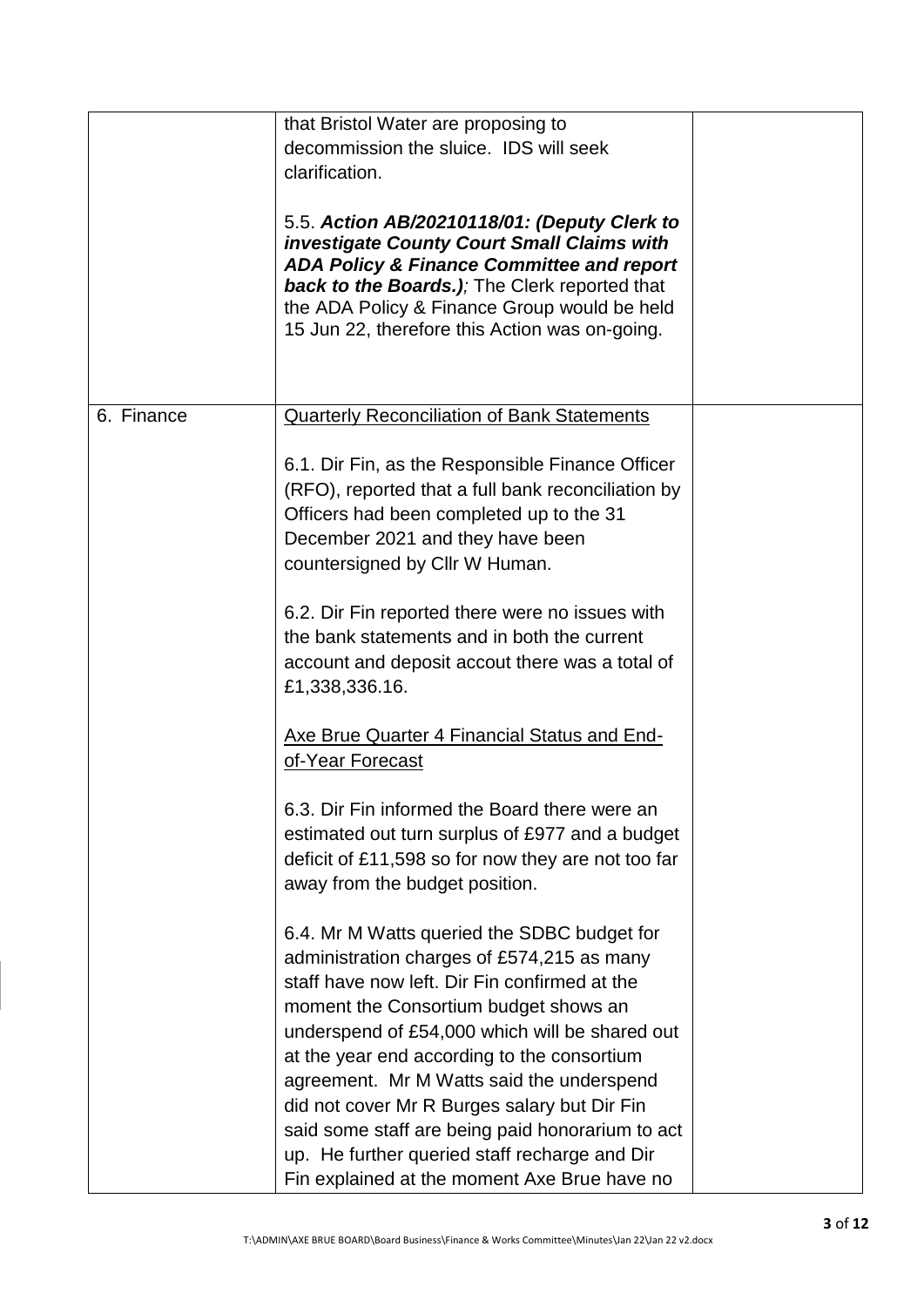| costs for any employees as they are all in the<br>Consortium, however there is an agreement<br>with National Grid that any work done within the<br>Axe Brue area we can recharge to National<br>Grid.<br>Mr M Wall joined the meeting<br>6.5. Mr W Human informed the Board he would<br>have to leave at 11.50 and queried whether as<br>the accounts were being talked through line by<br>line could Chair confirm they would not be doing<br>it again at Full Board meeting to which Chair<br>confirmed.<br>Cllr A Matthews joined the meeting<br>6.6. Mr D Tratt said the engineering report and<br>the accounts do not tally. Dir Fin, informed<br>Members this is because of the sale of<br>machinery and amount showing is profit.<br>6.7. Dir Fin reported the estimated out turn for<br>maintenance budget is £292,413 against an<br>annual budget of £302.840 so there is an<br>underspend of just over £10,000. Mr Watts<br>queried the repairs and maintainance total of<br>£3,616 as there was no tractor. Dir Fin replied<br>the tractor needed some work before it was sold<br>also MSW reported there was some outstanding<br>maintenance invoices from George Gain.<br>6.8. Mr M Watts questioned what EIA is, IDS<br>responded Envrionmental Impact Assessments.<br>6.9. Mr M Watts enquired about the Bank<br>Interest Committee which was talked about<br>being set up. Dir Fin reported this was still an<br>ongoing task and would be done as soon as she<br>had the capacity. Cllr A Gilling suggested<br>inviting Cllr W Human to any meeting for his<br>input. |  |  |
|----------------------------------------------------------------------------------------------------------------------------------------------------------------------------------------------------------------------------------------------------------------------------------------------------------------------------------------------------------------------------------------------------------------------------------------------------------------------------------------------------------------------------------------------------------------------------------------------------------------------------------------------------------------------------------------------------------------------------------------------------------------------------------------------------------------------------------------------------------------------------------------------------------------------------------------------------------------------------------------------------------------------------------------------------------------------------------------------------------------------------------------------------------------------------------------------------------------------------------------------------------------------------------------------------------------------------------------------------------------------------------------------------------------------------------------------------------------------------------------------------------------------------------------------------------------------------------------|--|--|
|                                                                                                                                                                                                                                                                                                                                                                                                                                                                                                                                                                                                                                                                                                                                                                                                                                                                                                                                                                                                                                                                                                                                                                                                                                                                                                                                                                                                                                                                                                                                                                                        |  |  |
|                                                                                                                                                                                                                                                                                                                                                                                                                                                                                                                                                                                                                                                                                                                                                                                                                                                                                                                                                                                                                                                                                                                                                                                                                                                                                                                                                                                                                                                                                                                                                                                        |  |  |
|                                                                                                                                                                                                                                                                                                                                                                                                                                                                                                                                                                                                                                                                                                                                                                                                                                                                                                                                                                                                                                                                                                                                                                                                                                                                                                                                                                                                                                                                                                                                                                                        |  |  |
|                                                                                                                                                                                                                                                                                                                                                                                                                                                                                                                                                                                                                                                                                                                                                                                                                                                                                                                                                                                                                                                                                                                                                                                                                                                                                                                                                                                                                                                                                                                                                                                        |  |  |
|                                                                                                                                                                                                                                                                                                                                                                                                                                                                                                                                                                                                                                                                                                                                                                                                                                                                                                                                                                                                                                                                                                                                                                                                                                                                                                                                                                                                                                                                                                                                                                                        |  |  |
|                                                                                                                                                                                                                                                                                                                                                                                                                                                                                                                                                                                                                                                                                                                                                                                                                                                                                                                                                                                                                                                                                                                                                                                                                                                                                                                                                                                                                                                                                                                                                                                        |  |  |
|                                                                                                                                                                                                                                                                                                                                                                                                                                                                                                                                                                                                                                                                                                                                                                                                                                                                                                                                                                                                                                                                                                                                                                                                                                                                                                                                                                                                                                                                                                                                                                                        |  |  |
|                                                                                                                                                                                                                                                                                                                                                                                                                                                                                                                                                                                                                                                                                                                                                                                                                                                                                                                                                                                                                                                                                                                                                                                                                                                                                                                                                                                                                                                                                                                                                                                        |  |  |
|                                                                                                                                                                                                                                                                                                                                                                                                                                                                                                                                                                                                                                                                                                                                                                                                                                                                                                                                                                                                                                                                                                                                                                                                                                                                                                                                                                                                                                                                                                                                                                                        |  |  |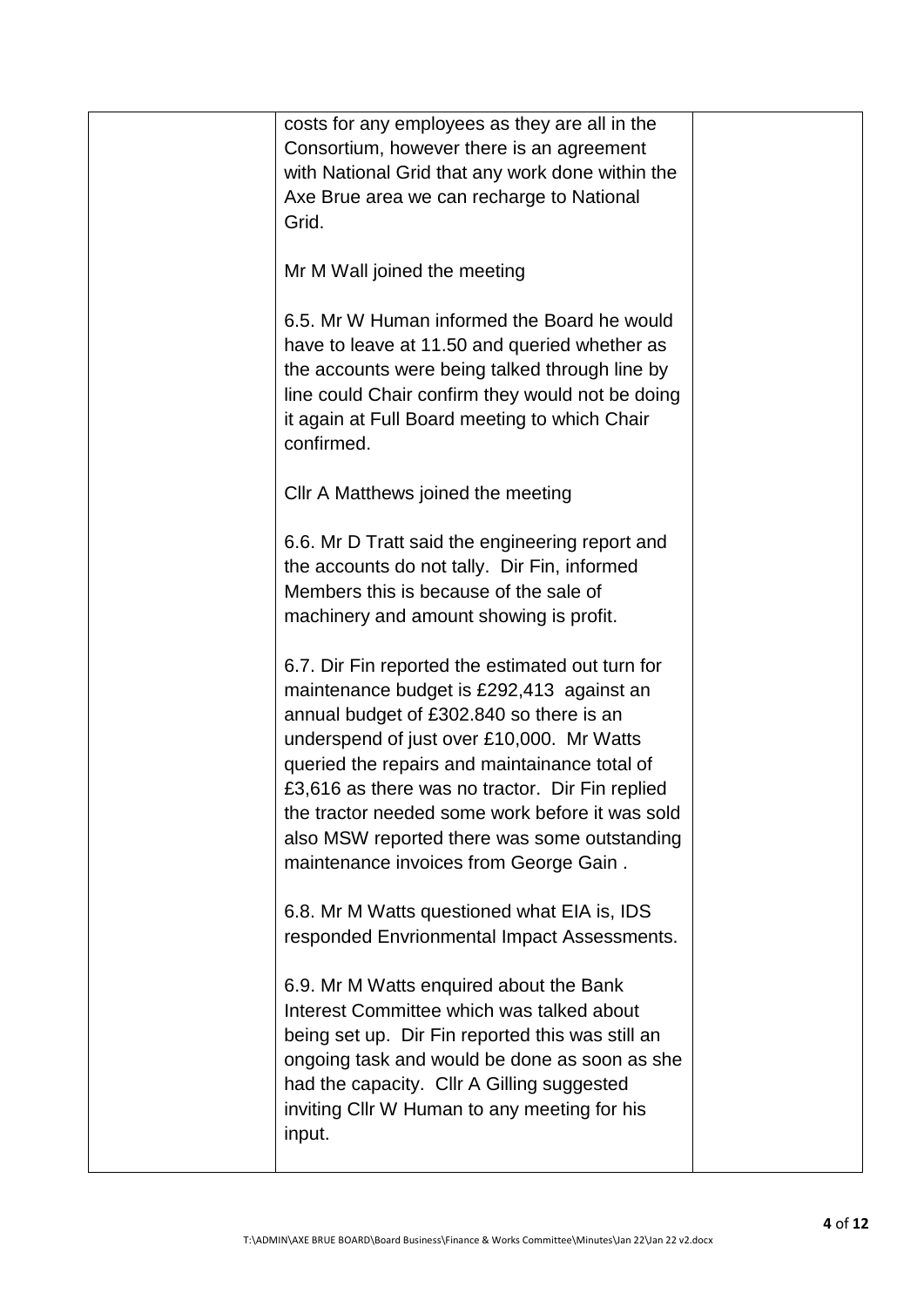| 6.10. Dir Fin talked through the budget, when<br>discussing insurance, Mr M Watts asked<br>whether the insurance covered everything<br>including inside the building. The Dir Fin<br>confirmed it was just buildings cover as the<br>landlords.                                                                                                                                                                                                                                                                                                                                                                                         |  |
|-----------------------------------------------------------------------------------------------------------------------------------------------------------------------------------------------------------------------------------------------------------------------------------------------------------------------------------------------------------------------------------------------------------------------------------------------------------------------------------------------------------------------------------------------------------------------------------------------------------------------------------------|--|
| 6.11 Mr M Watts questioned what the<br>professional fees were for to which the Dir Fin<br>responded it was for data protection and GDPR<br>which was now required.                                                                                                                                                                                                                                                                                                                                                                                                                                                                      |  |
| 6.12 Dir Fin reported after speaking with the<br>insurance company, they have suggested there<br>will be a significant increase in insurances for all<br>IDBS so that budget has increased. Mr M Watts<br>asked if the insurance covers board members<br>when they are out on board business and Dir<br>Fin confirm it did.                                                                                                                                                                                                                                                                                                             |  |
| 6.13 Mr M Watts asked why the land and<br>building depreciation was so high. Dir Fin said<br>the figure is based on the cost of Bradbury<br>House and the various works which have been<br>done to it and its depreciated over 50 years.                                                                                                                                                                                                                                                                                                                                                                                                |  |
| 6.14 Mr M Wall queried why there was no bad<br>debt write off in the budget. Cllr W Human<br>asked if there was a history of bad debit every<br>year and whether it would be worth including in<br>as a budget amount. The Dir Fin said she would<br>speak to Deputy Clerk and see if a budget is<br>required for this but could check back for the<br>last five years. Mr M Watts responded that the<br>Deputy Clerk let debt get to a certain amount<br>before she took Court action so there is money<br>outstanding. Mr M Watts proposed and Mr M<br>Wall seconded a £500 bad debt budget be<br>included in the budget for 2022/23. |  |
| Vote for £500 $-$ 6 for & 1 against                                                                                                                                                                                                                                                                                                                                                                                                                                                                                                                                                                                                     |  |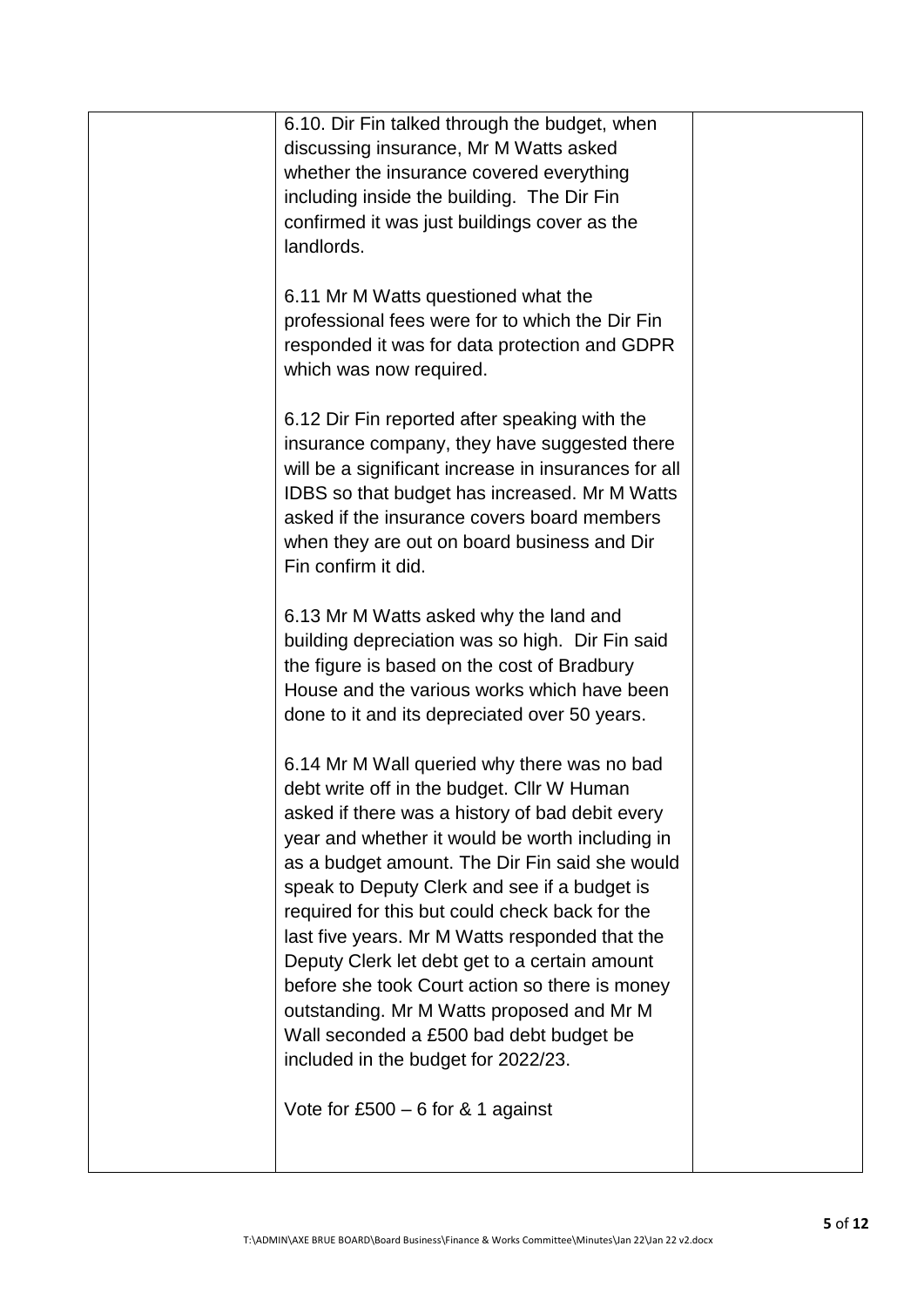| 6.15 Cllr A Gilling queried whether the<br>increasing cost of energy has been budgeted for<br>to which Dir Fin informed that was in the SDBC<br>budget.                                                                                                                                                                                                                                                                                                                                                                                                                                                                                  |  |
|------------------------------------------------------------------------------------------------------------------------------------------------------------------------------------------------------------------------------------------------------------------------------------------------------------------------------------------------------------------------------------------------------------------------------------------------------------------------------------------------------------------------------------------------------------------------------------------------------------------------------------------|--|
| 6.16 Dir Fin reported an allowance of 5.5% CPI<br>in this years budget for maintenance contacts.<br>Mr M Watts asked if ADA had given an<br>indication on the use of white diesel. IDS said<br>there may be some circumstances when red<br>diesel will be used but it's not fully clear so we<br>should budget for higher costs. MSW said<br>contractors can renegotiate their contracts for<br>diesel due to the change in legislation around<br>red/white diesel. Current tenderors are being<br>asked for prices based on the use of white<br>diesel. They may allow red diesel on some<br>areas but not both diesels in one machine. |  |
| IDS suggested the board goes with the<br>proposed budget.                                                                                                                                                                                                                                                                                                                                                                                                                                                                                                                                                                                |  |
| 6.17 Mr M Wall questioned what was the<br>percentage increase in the contractors charge<br>excluding the white/diesel and might the other<br>contractors increase their costs due to one of<br>our current contractors to which MSW reported<br>£11,286 increase on a budget of £216,478. The<br>board are looking at new contractors and have<br>had interest. Mr M Watts noted £33,000 had<br>been allowed for diesel which he thought was a<br>a lot of miles and questioned how much they do<br>on a litre of red. MSW said it varied between<br>contractors.                                                                        |  |
| 6.18 Mr M Wall commented that he thought the<br>pipe/culvert budget was so high. IDS suggested<br>that the budget is about the same as the<br>previous year but we do try to use this money<br>on culverts that the Boards Contractors are<br>likely to use for maintenance access.                                                                                                                                                                                                                                                                                                                                                      |  |
|                                                                                                                                                                                                                                                                                                                                                                                                                                                                                                                                                                                                                                          |  |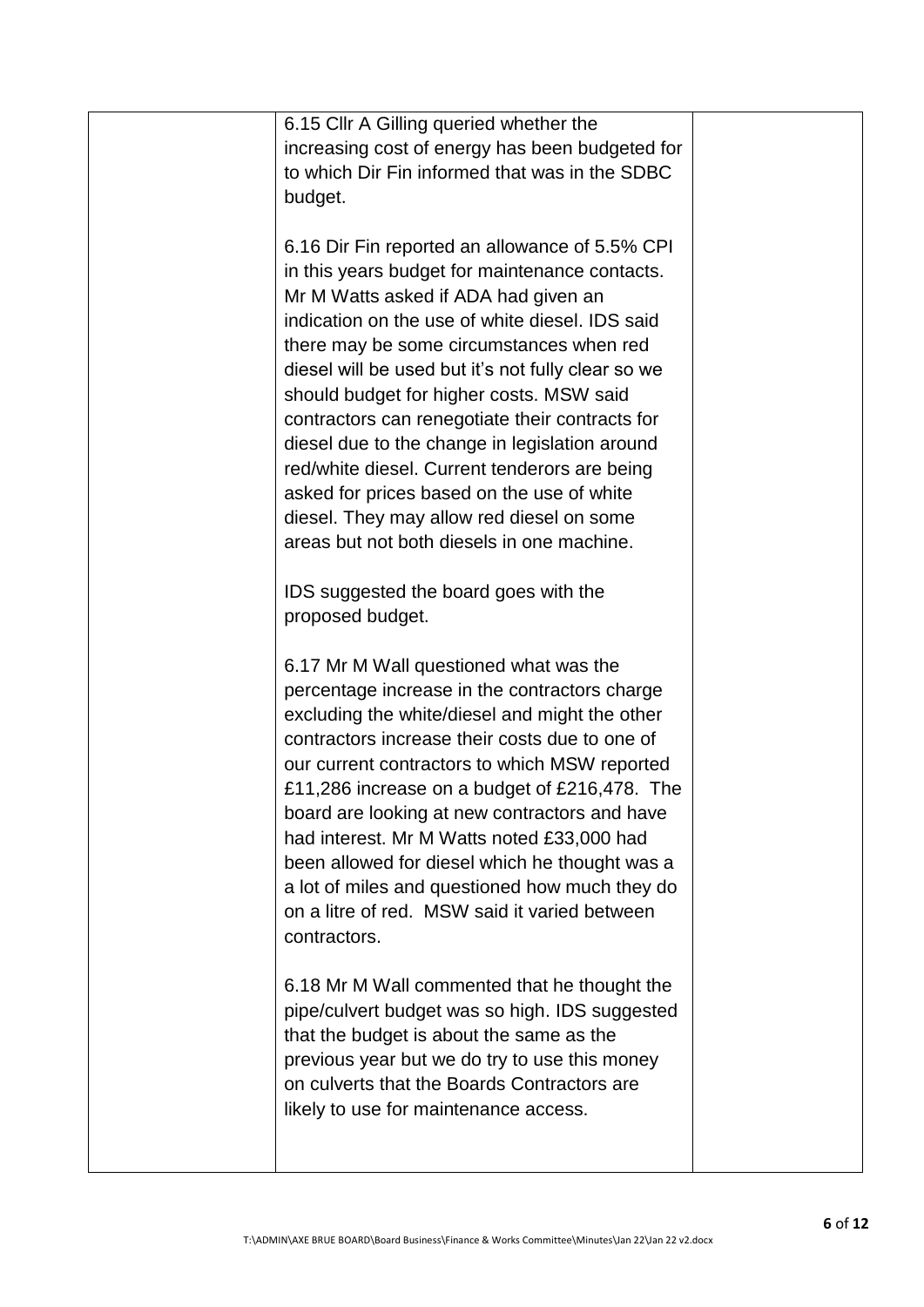| 6.19 Cllr A Gilling queried whether contractors    |  |
|----------------------------------------------------|--|
| have their own spill kits. IDS said they do but it |  |
| is good for the board to have their own supply     |  |
| for any incidents that Area Supervisors may        |  |
| come across                                        |  |
|                                                    |  |
| 6.20 Mr M Watts asked about the £12,000            |  |
| budget for telemetry. PAB informed him it was      |  |
| for equipment, maintenance & installation.         |  |
| About £3-£4,000 was for data management and        |  |
| web services. Mr M Watts told the board he         |  |
| couldn't see the point of having telemetry at      |  |
| Long Drove. IDS & PAB will investigate the         |  |
| need for telemetry at Long Drove. IDS said         |  |
| telemetry was useful because information could     |  |
| be looked back on historically for queries and     |  |
|                                                    |  |
| the units are portable so they can be moved        |  |
| from site to site which is useful for operational  |  |
| and investigative needs. Mr J Fear aid the use     |  |
| of telemetry was very useful when there was an     |  |
| issue in his area.                                 |  |
|                                                    |  |
| 6.21 Mr D Tratt noted the budget for               |  |
| environmental issues had so far not been spent.    |  |
| IDS responded there will be an expectation to      |  |
| have up to date and and actively promoted bio-     |  |
| diversity action plans and water level             |  |
| management plans. Current WLM plans are            |  |
| very old and need to be updated in the future      |  |
| and to re-write them will cost all the budget.     |  |
| Mr M Watts asked how many years have the           |  |
| board been raising money and not spending it.      |  |
| Dir Fin reported there was a budget in 20/21 &     |  |
| 21/22 but nothing was spent in 20/21 and           |  |
| forcast not to spend in $21/21 -$ so at the        |  |
| moments there is £15,000 in free reserves. IDS     |  |
| said environment issues budget could go back       |  |
| in as a ring fenced reserve or as a general        |  |
| reserve but then we will need to raise the money   |  |
| to work with others to do our water level          |  |
| management plans and bio-diversity action          |  |
| plans. If it goes as ring fenced reserve we get    |  |
| £15,000 plus anything we choose to raise this      |  |
|                                                    |  |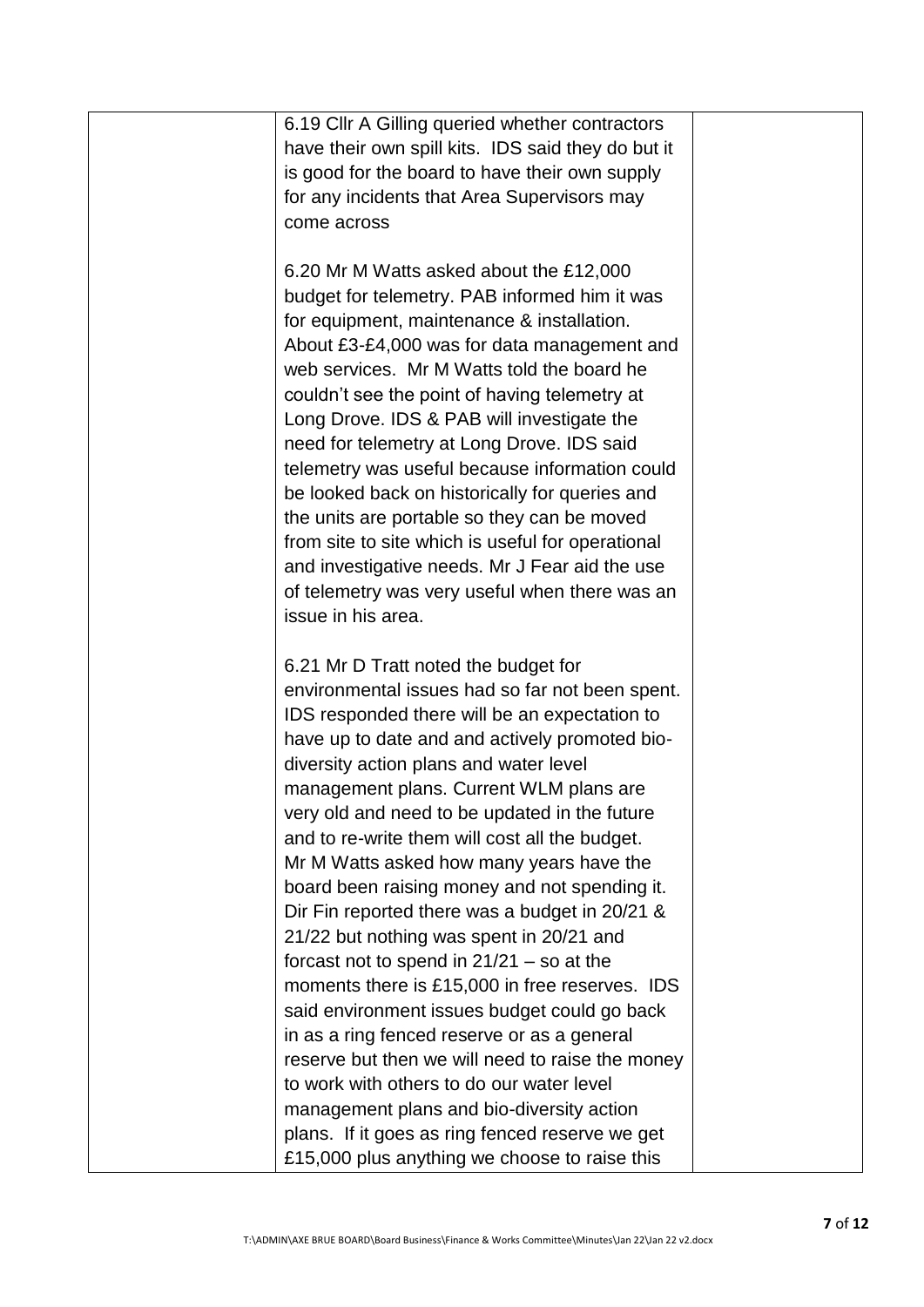year. Mr M Watts asked why is the board holding onto public money and IDS said the Board is working towards building safe levels of reserves and around the risks the Board might have. The £15,000 has not been spent yet but our external Partners and the public will expect work to be done in the future and this money could go towards Consultants. Cllr A Gilling responded to say there is a spotlight on environmental bodies such as ours and funds need to be in place so we can demonstrate our capabilities.

6.22 The Dir Fin reported there is no budget for schemes in the next financial year. Mr M Watts asked if that is because there are schemes that haven't finished and need to caught up on. IDS said there is a signicant reserve at the moment and there are still some bids being made to the SRA for localised work.

6.23 Mr M Watts queried whether any work had been done by the SRA in the Axe Brue area. IDS informed the Board Members there had been a few localised works completed by the SRA and that it was better to be involved than not.

6.24 Mr M Wall questioned whether another cost could be reduced rather than re-doing the figures to include the bad debt budget. Dir Fin left the room to re-do the figures. Dir Fin said the penny rate was rising by 4.604% but Mr M Watts wasn't happy with the rise as the Council are only raising by 2%. Mr D Tratt said that bigger increase is due to the rise in fuel and questioned whether there was any reaction from the Council. The Dir Fin had made contact with the Council who did query the bigger rise but following her explanation she has heard nothing back.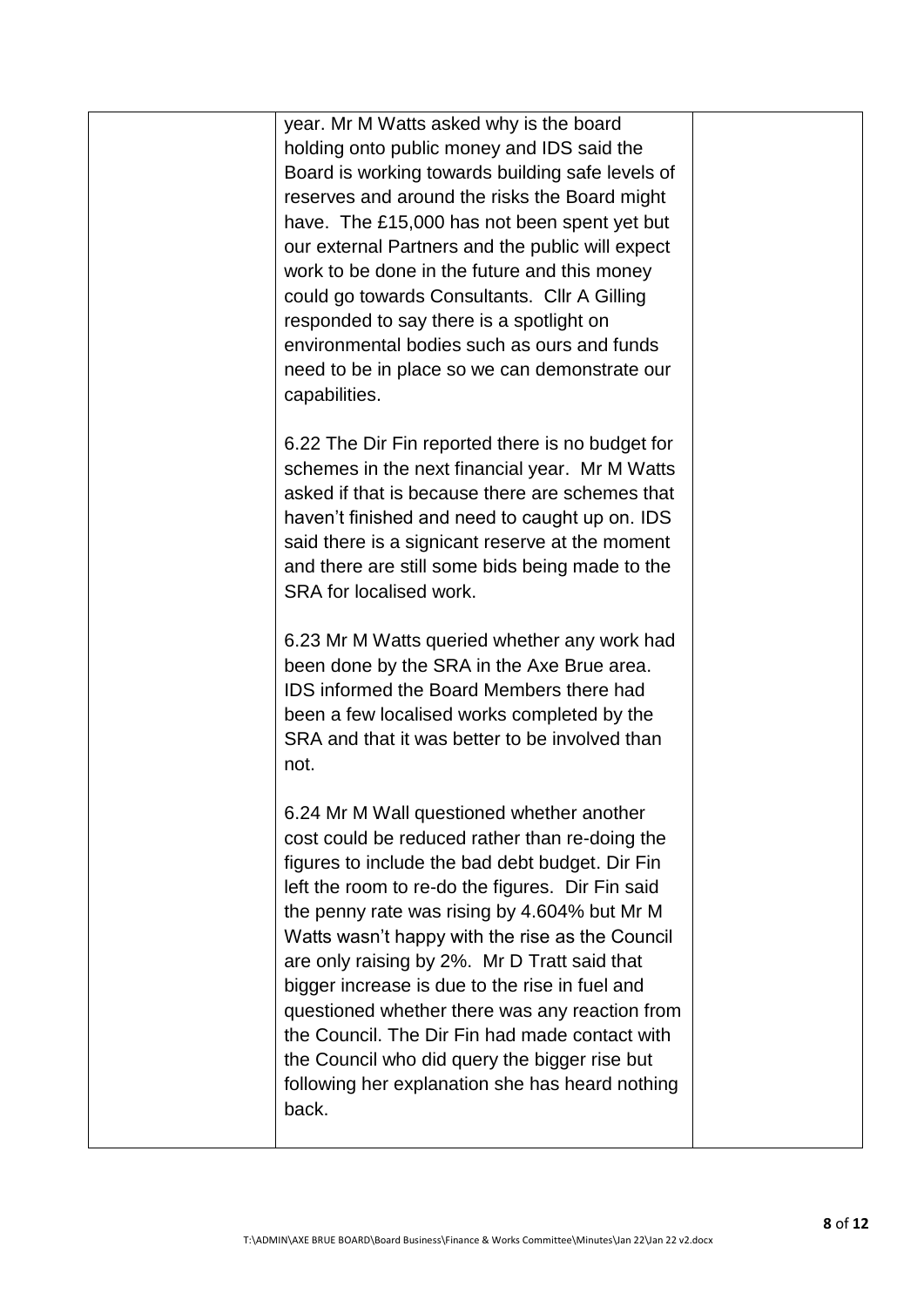|                 | Mr D Tratt proposed and seconded by Mr J Fear                                                         |  |
|-----------------|-------------------------------------------------------------------------------------------------------|--|
|                 | 'The recommendations that are being made by                                                           |  |
|                 | Dir Fin'                                                                                              |  |
|                 |                                                                                                       |  |
|                 | Vote: Unanimous                                                                                       |  |
|                 |                                                                                                       |  |
| 7. Operations & | <b>Engineering &amp; Maintenance</b>                                                                  |  |
| Engineering     |                                                                                                       |  |
|                 | 7.1. Mr M Wall, Contracts Manager, reported the                                                       |  |
|                 | maintenance was going well although there                                                             |  |
|                 | were a couple of locations where contractors                                                          |  |
|                 | have not been able to get access mainly in                                                            |  |
|                 | Biddisham and Mark. Damian Rousell will be                                                            |  |
|                 |                                                                                                       |  |
|                 | starting tree work next week.                                                                         |  |
|                 | 7.2. IDS informed Members the Board was no                                                            |  |
|                 |                                                                                                       |  |
|                 | longer using the fuel price escalator and instead<br>will use CPI due to the change in the law around |  |
|                 |                                                                                                       |  |
|                 | the use of white diesel. Going forward                                                                |  |
|                 | Contractors will provide quotes on both red and                                                       |  |
|                 | white diesel. MSW also reported that the Board                                                        |  |
|                 | are actively seeking new contractors and one                                                          |  |
|                 | has been asked to tender for future                                                                   |  |
|                 | maintenance works. Mr D Tratt asked whether                                                           |  |
|                 | the new contactor has experience of work in                                                           |  |
|                 | other Drainage Board areas and MSW replied                                                            |  |
|                 | that his work has been checked and references                                                         |  |
|                 | have been requested.                                                                                  |  |
|                 |                                                                                                       |  |
|                 | 7.3. Mr R King, Area Manager, reported the                                                            |  |
|                 | Area Supervisors are working their way through                                                        |  |
|                 | minor repair works and they would be taking                                                           |  |
|                 | part in spill kit training later on in the month.                                                     |  |
|                 |                                                                                                       |  |
|                 | 7.4. IDS informed the Board Members that                                                              |  |
|                 | Officers ensured figures in the finance report                                                        |  |
|                 | matched the project engineers program.                                                                |  |
|                 |                                                                                                       |  |
|                 | 7.5. Mr M Wall queried whether the Bason                                                              |  |
|                 | Bridge drainage improvements need to be                                                               |  |
|                 | carried out as there seems to have been no                                                            |  |
|                 | issues with the rainfall we have had.                                                                 |  |
|                 |                                                                                                       |  |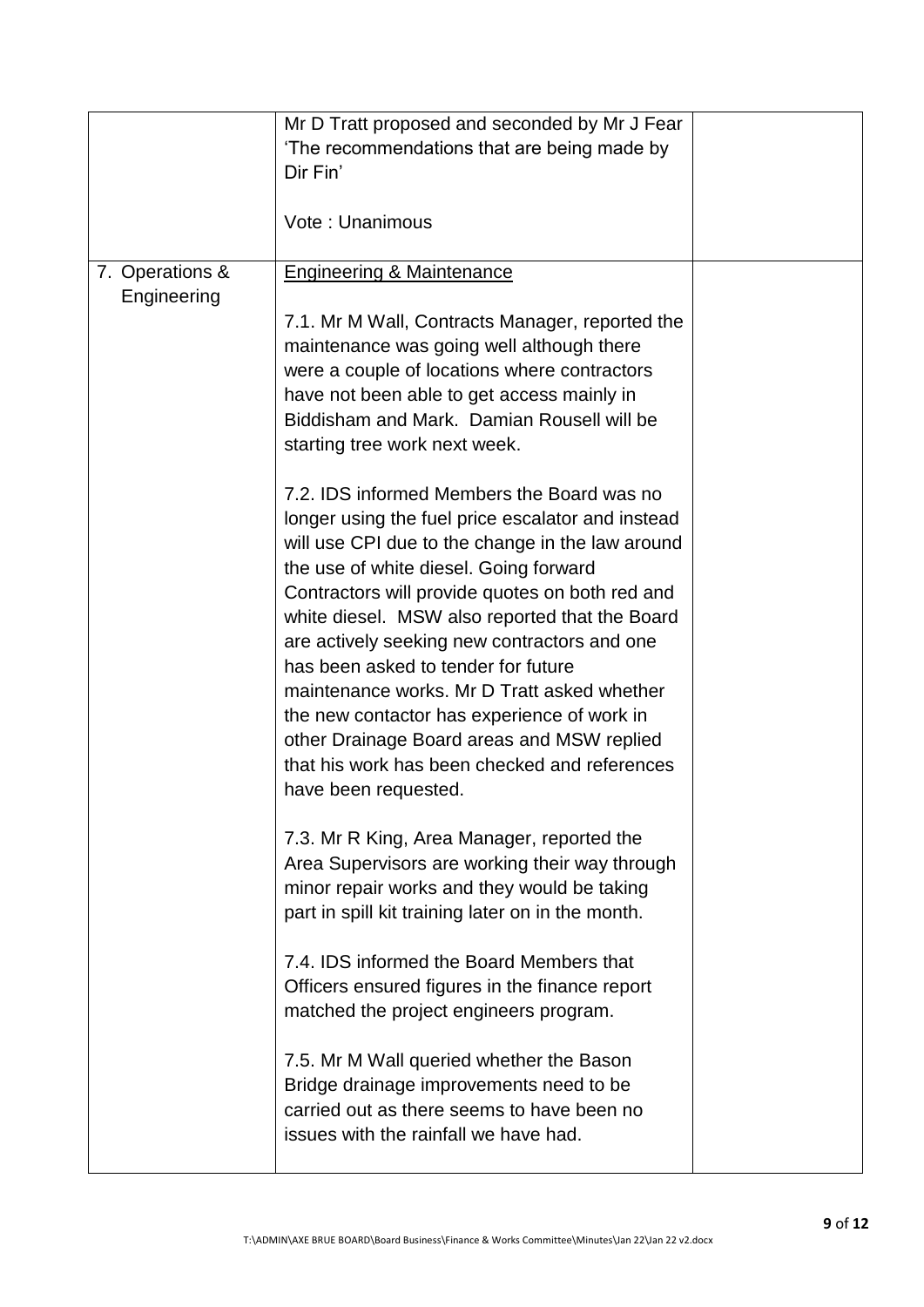|                                 | 7.6. Mr D Tratt suggested approaching the SRA<br>for funding on West Rhyne crossing at Diamond<br>Farm but IDS said the SRA were used for<br>culverts that aren't part of improvement<br>schemes and the West Rhyne project would be<br>fully Board funded. Mr J Fear declared an<br>interest in the new culvert for West of Elm Tree<br>Farm and suggested an alternative route was<br>sought which would benefit three other rate<br>payers. IDS said he will investigate it.                                                                       |  |
|---------------------------------|-------------------------------------------------------------------------------------------------------------------------------------------------------------------------------------------------------------------------------------------------------------------------------------------------------------------------------------------------------------------------------------------------------------------------------------------------------------------------------------------------------------------------------------------------------|--|
|                                 | 7.7. IDS informed the Members that Jenna<br>George was going to be working with the current<br>arrangments for one more month and Andy<br>Sherwood is back temporarily helping with<br>consents. Currently the Development Control<br>Team are not responding in detail to planning<br>matters and instead were sending out standard<br>advice. IDS further reported there was still a<br>vacancy for Consents Officer. Cllr A Gilling<br>suggested when the councils merge there may<br>be people who might be a good fit for the<br>Drainage Board. |  |
| 8. Risk Review                  | 8.1. The biggest risk at the moment is the lack<br>of CEO, Clerk and general loss of staff. Cllr A<br>Gilling said he's sure everybody is behind IDS<br>and would do what they can to help.                                                                                                                                                                                                                                                                                                                                                           |  |
| 9. Any Other<br><b>Business</b> | 9.1. No 'Any Other Business; items were raised.                                                                                                                                                                                                                                                                                                                                                                                                                                                                                                       |  |
| 10. Date of Next<br>Meeting     | 10.1. The Date of the next Finance & Works<br>meeting was reported as being 21 Mar 22.<br>10.2. Future key dates in the short-term were<br>highlighted as:                                                                                                                                                                                                                                                                                                                                                                                            |  |
|                                 | • Axe Brue Full Board: 31 Jan 22<br>10.3. Members and Officers were thanked for<br>their attendance, the meeting was closed at<br>1240.                                                                                                                                                                                                                                                                                                                                                                                                               |  |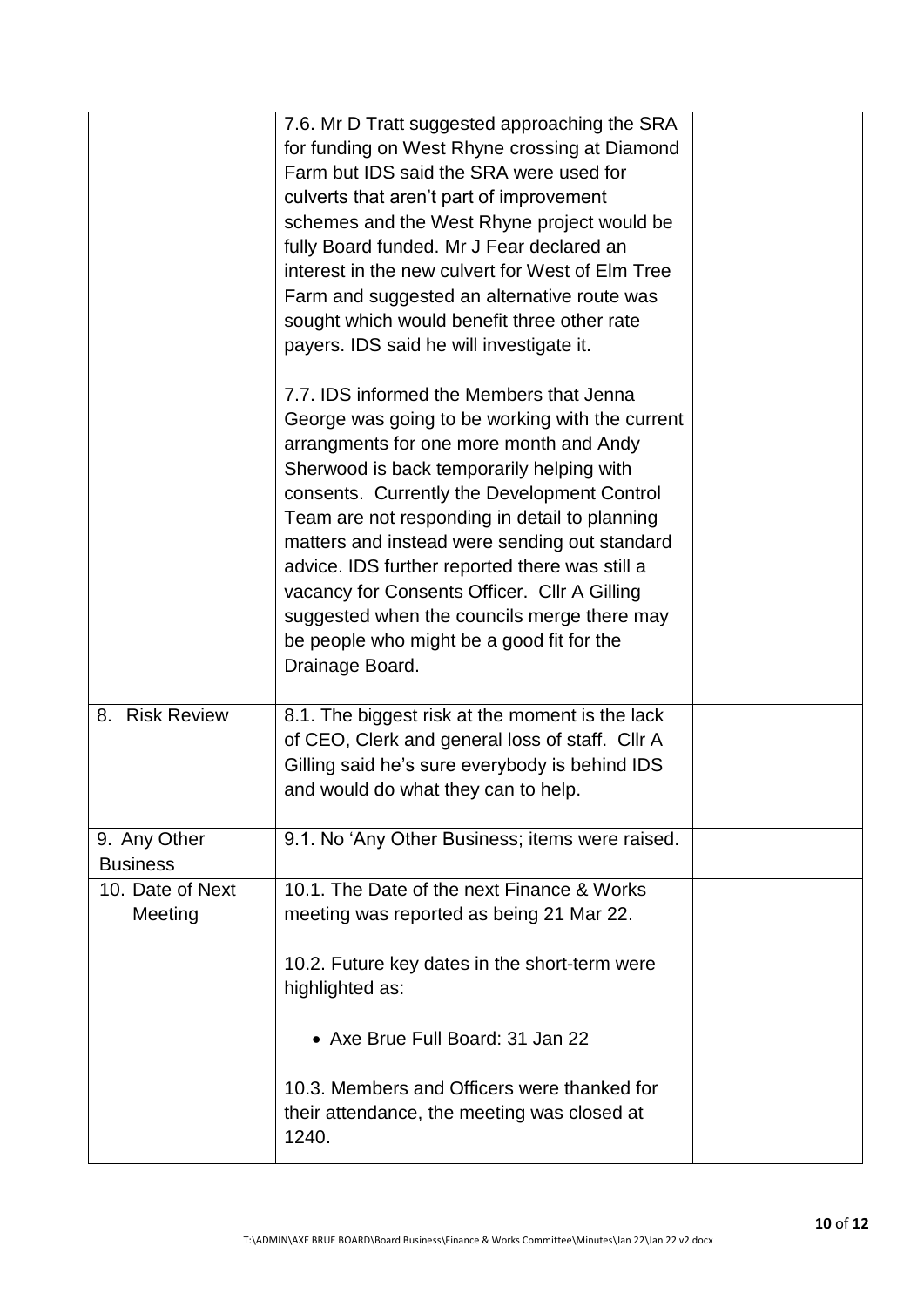Annex: A. Axe Brue F&W Meeting – Table of Outstanding Actions

CHAIRMAN.........................................................DATE ……………………………………..